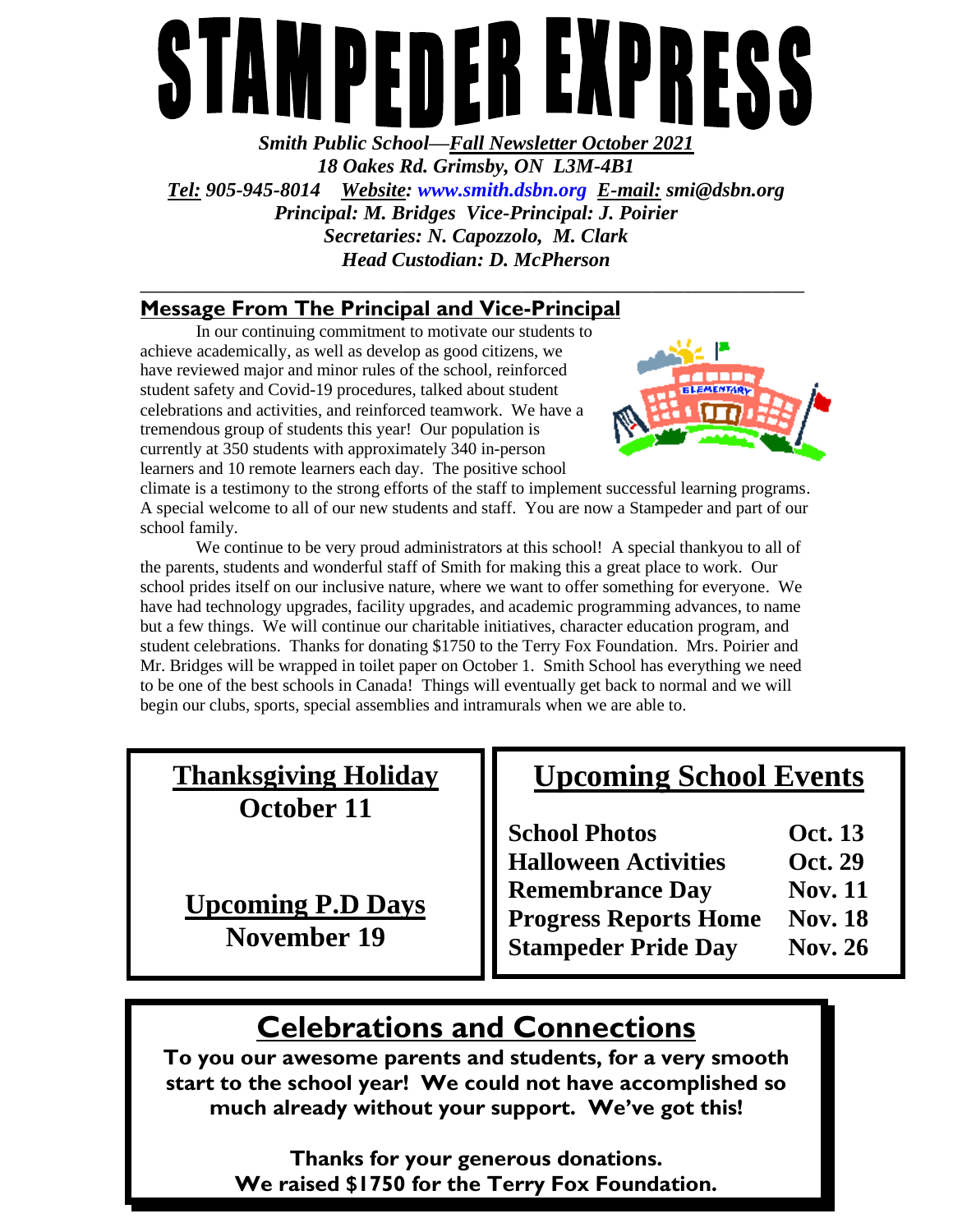## **Safety At Smith P.S./Covid-19 Protocols**

 $\bullet$   $\bullet$ 

Safety is one of our top priorities. If our students and staff have a safe and comfortable atmosphere, then everyone can achieve to their potential as a learner. With this in mind, we wish to share with our community what safety steps we have completed and what steps we have in place as part of our regular process:

- $\downarrow$  All staff wear vests while out on supervision.
- $\ddot{\bullet}$  We use walkie-talkies outside for efficient communication.
- All staff wear name badges for identification purposes.
- $\ddot{\bullet}$  We have more than the recommended supervision outside for a school our size.
- $\overline{\mathbf{u}}$  We have and will continue to review all of our emergency, safety and medication procedures. We have also updated our first aid area.
- All staff will be trained two times this year on the proper use of Epipens.
- **Medication at our school is secured and administering of medication is carefully tracked.**
- We have all of our fire drills and our lock down drills planned in so far this school year.
- $\overline{\mathbf{u}}$  We have two formal emergency binders to use in the event of an evacuation of the school.
- Our Covid-19 main safety measures are: handwashing, mask wearing, social distancing, designated play areas and homeroom cohorts.

#### **Please see below, all of our Covid-19 safety measures:**

- We have designated play areas outside for each homeroom cohort class.
- Students in grades 1-8 and all staff wear a mask while inside the school, other than when eating and drinking; JK/SK students—strongly suggested by our local public health to wear a mask.
- All classes line up outside and wait to be walked into the school in a staggered manner by their teacher.
- We are using all of our entrances and exits to spread out homeroom cohorts.
- We dismiss students at the end of the day in a staggered manner.
- We have grades 4-8 outside while JK-Grade 3 are eating. We then reverse this for the second part of each break time.
- We discuss handwashing and use of sanitizers each day.
- We discuss washroom use---one at a time and need permission at all times.
- Social distancing---trying to keep two meters distance where possible.
- We discuss moving in the hallways—follow the arrows!
- We discuss fountain use---students can only use the water filling spout.
- We discuss the homeroom family "cohort" and what that means—they can be together but still handwashing, masking, and social distancing.
- We modified the homeroom class environment—seating, movement, social distancing, using your own seat and desk/table area only, no touching others, wiping laptops after use and washing hands/sanitizing after sharing materials in your cohort.
- We discuss that a "good" handwashing is better than sanitizer use—don't always have to rely on sanitizer.
- We are limiting access to the school to just students, staff, and DSBN personnel.

# **Check out our school website for more information about Covid-19 safety protocols and parent screening at www.smith.dsbn.org.**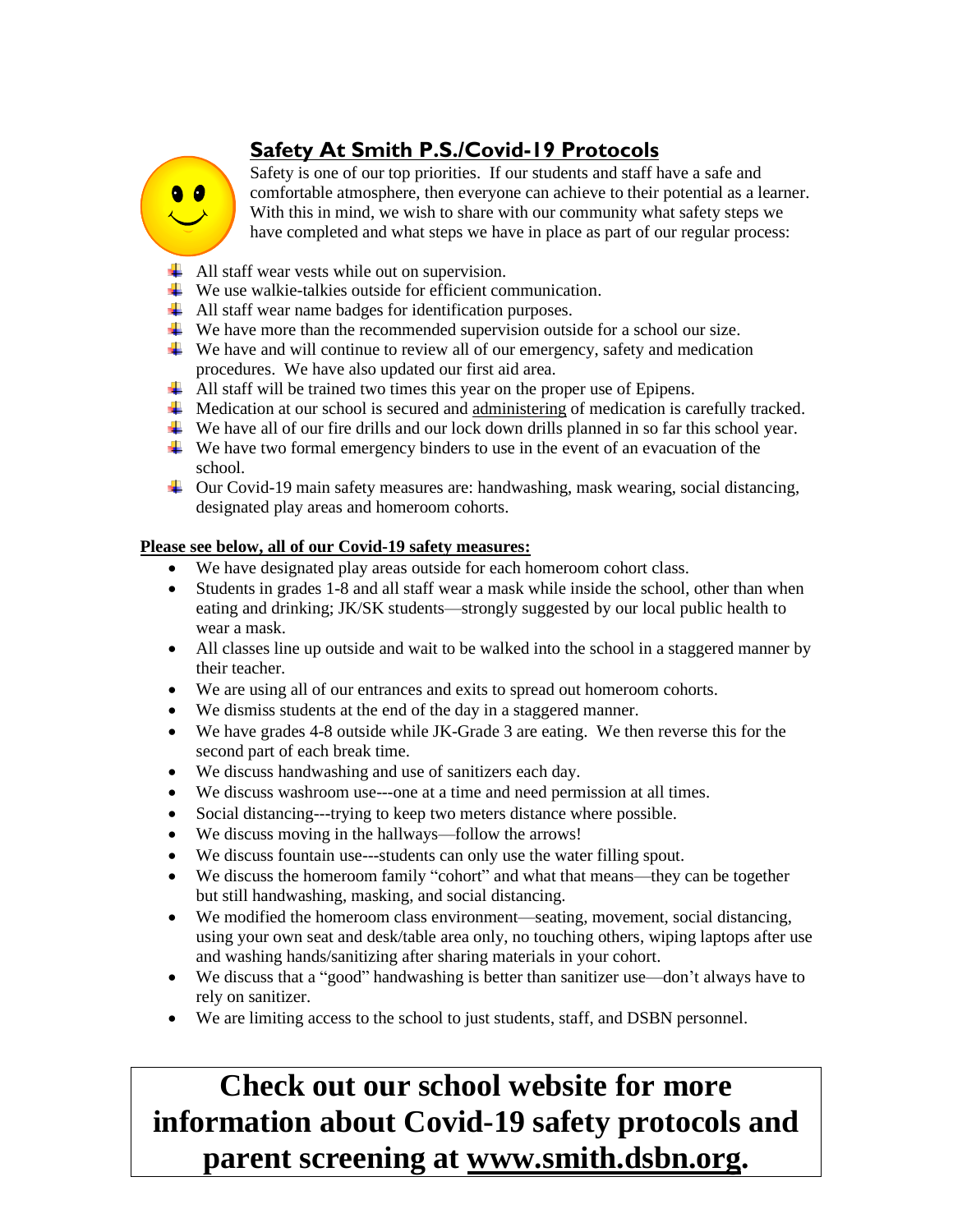### **Picking Up Your Children/ "Kiss and Drop" Area**

Once again this school year, for safety and security of our students, when picking up or dropping off your child please use the school "buzzer" and then we will walk your child to the door, right to you. We want to thank everyone in advance for following this important Covid-19 safety measure. Our school "kiss and drop" parking area near the walkway between portable 4 and 5, is working very well again this year for parents driving their children to and from school.

#### **Stampeder Pride Spirit Day—November 26**

We invite all of our students and staff to show their Stampeder Pride on November 26. The following activities will be happening:

- Random prizes handed out to students to thank them for their teamwork!
- Everyone wearing red and black clothing—our new clothing will be in before this date.



#### **Medications/Nut Free Environment**

We have reviewed and updated all of our school emergency and safety procedures. To date we have educated staff and students about children in the school with possible life-threatening allergies and have put in place our crisis response protocols. We hope we do not have to exercise these procedures but are prepared for all emergency scenarios. **A reminder that our school is a "Peanut and Nut Free Environment".**

We also wish to remind our families that all medications (prescription or non-prescription) need to be housed at our main office for security and safety reasons.



#### **Healthy Foods and Drinks**

We would like to encourage our students to remember that good nutritional habits are essential to a healthy mind and body. With this mind, we ask students not to consume pop or

other high caffeine and high sugar related drinks while at school. We also ask students to bring healthy snacks to school to consume at their nutritional breaks. This will allow them to maximize their learning by giving their brain what it needs as fuel! Students are encouraged to drink lots of water during the day.

### **School Council**

Our School Council met on Tuesday, September 28. Minutes of the meeting are posted on our school's website. Smith P.S. has always had an outstanding School Council. Consider joining our team this year. All meetings begin at 6:30 p.m. Our next meeting is Tuesday, November 16. It will be another virtual meeting.

Thank you to Larry Teatero, one of our parents, for being our School Council chairperson this year.



#### **Halloween Activities---October 29**

We will send home information about Halloween activities as soon as public health and our school board send out the Covid-19 protocols.